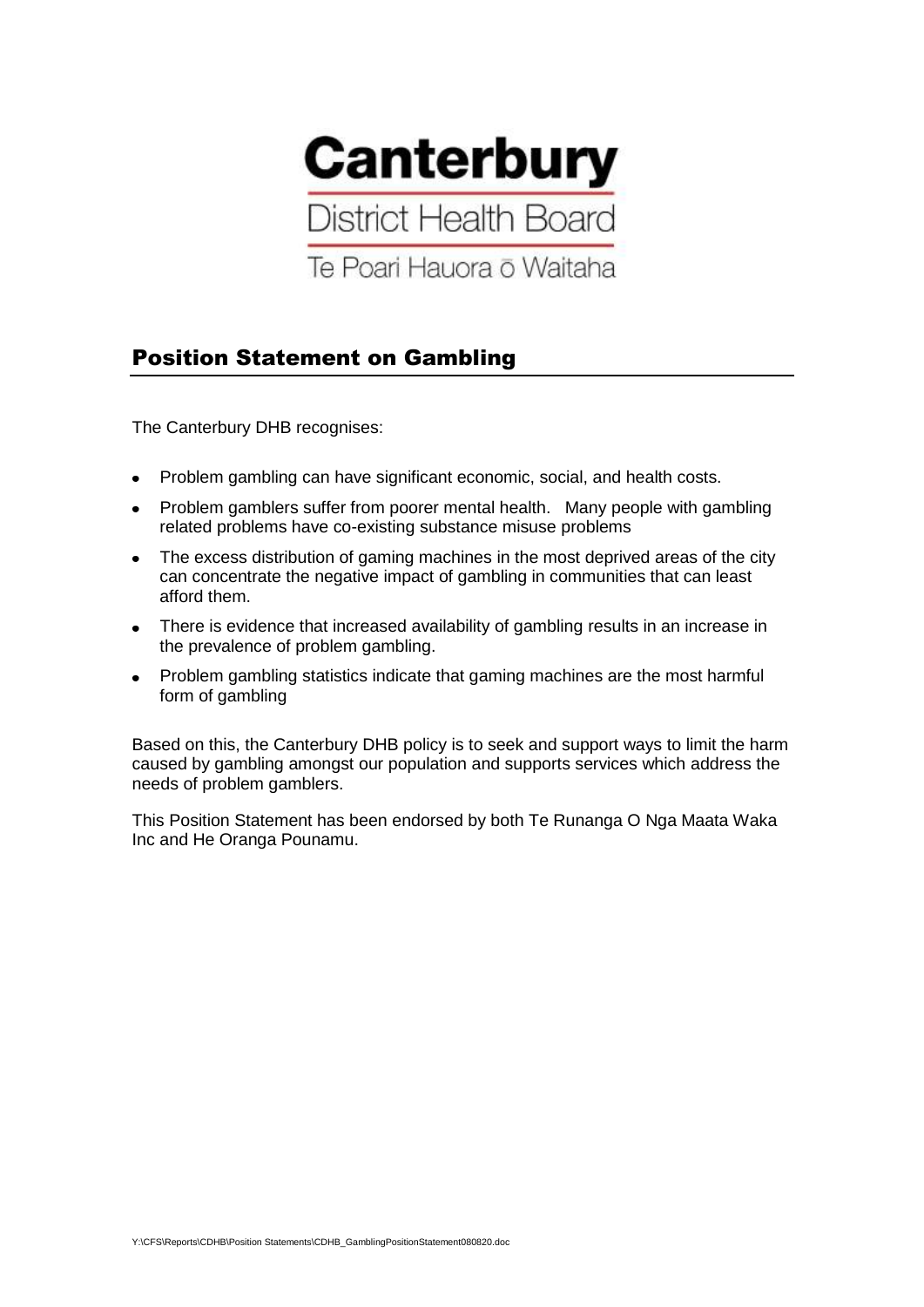## **2 Evidence Supporting Canterbury DHB Policy Statement on Gambling**

- 1. Gambling expenditure<sup>1</sup> has increased from \$482 million in 1990 to \$2.027 billion in 2005. In New Zealand, as overseas, the expansion was associated with the increased availability of higher-intensity forms of gambling, particularly the spread of electronic gaming machines (Department of Internal Affairs 2006). Over half of current expenditure is now on electronic gaming machines. Non-casino gaming machine expenditure has increased from \$107 million in 1991 to 1.027 billion in 2005.
- 2. There is evidence that availability of and accessibility to gambling has a strong association with problem gambling (Productivity Commission 1999; Tse et al. 2005).
- 3. The correlation between the growth in gambling opportunities and the increase in problem gambling suggests a precautionary approach, including restricting the growth of gambling opportunities.
- 4. Non-casino gaming machines are also more likely to be found in the more deprived areas of New Zealand (Wheeler et al. 2006) and Christchurch (Christchurch City Council 2003).
- 5. Wheeler et al. (2006) identified, on the basis of 2003 non-casino gaming machine data and 2001 census data, that nationally 47% of venues and 53% of non-casino gaming machines were found in census area units with decile scores 8, 9 and 10. In 2003 the Christchurch City Council (2003) identified that approximately 52% of non-casino gaming machines were in census area units with decile scores 8, 9 and 10.
- 6. The location of venues tends to concentrate the social costs in communities that are least able to bear them.
- 7. While most people generally do not experience adverse consequences of gambling, a minority does. These negative effects vary in severity and duration and typically have a ripple effect, creating additional problems for family, whanau, friends and the wider community. In 2000, the Australian Productivity Commission estimated that on average each serious problem gambler adversely affects the lives of seven other people.
- 8. Problem gambling statistics indicate that gaming machines are the most harmful form of gambling. In 2004, 83% of first time callers to problem gambling phone counselling cited non-casino gaming machines as their primary mode of gambling and 7.3% cited casino gaming machines. Similarly, four out of five people attending face-to-face counselling identified non-casino gaming machines as their primary mode of gambling (Ministry of Health 2005).
- 9. A number of national surveys have established that Maori are at increased risk of problem gambling relative to the general population, with an estimated 30% of

1

<sup>1</sup> Expenditure and Gross Profit are interchangeable terms that mean gross amount wagered minus the amount paid out or credited as prizes or dividends. Expenditure is the amount lost or spent by players or the gross profit of the gaming operator.

Y:\CFS\Reports\CDHB\Position Statements\CDHB\_GamblingPositionStatement080820.doc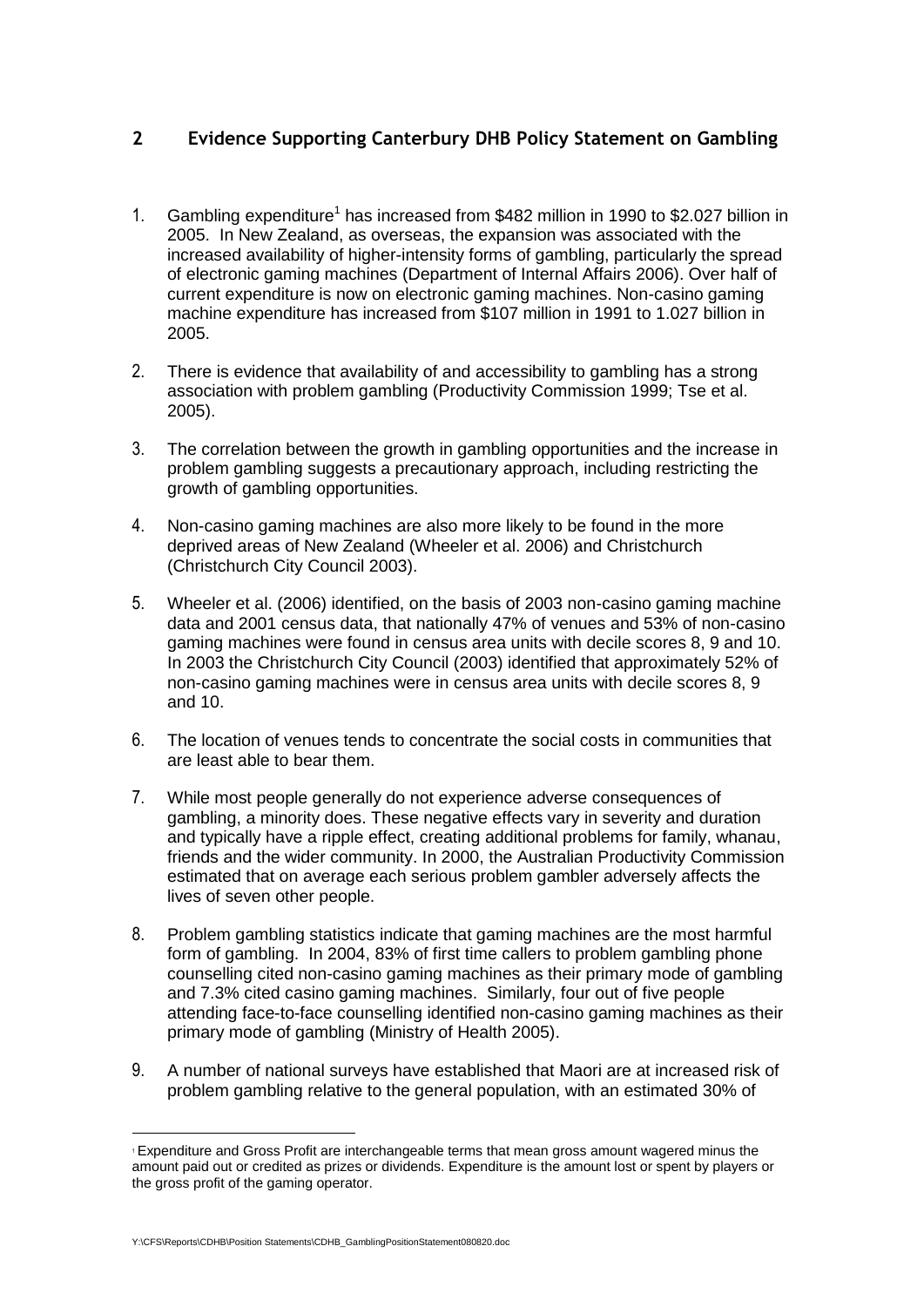problem gamblers being Maori (Abbott and Volberg 2000).<sup>2</sup> These figures are mirrored in national data collected from clients seeking help for gambling problems (Ministry of Health 2005). For example, in 2004 29% of first time callers to problem gambling phone counselling were Maori meaning they are substantially over-represented.

- 10. There has been a rise in the number of Maori women seeking help for gambling problems. Maori women seeking help for their gambling problems almost exclusively (91.7% in 2004) cite non-casino gaming machines as their problematic mode of gambling (Ministry of Health 2005).
- 11. Problem gambling can have significant economic, social and health costs. It affects some groups disproportionately and contributes to poverty and socioeconomic inequalities (Abbott and Volberg 2000).
- 12. The Ministry of Health (2005) identified that a growing number of people with gambling-related problems have a coexisting substance misuse problem or mental health disorder.
- 13. There is evidence to suggest that problem gamblers are at greater risk of suicide. For example, 9.4% of callers to the gambling helpline in 2002 had thought about, planned or attempted suicide in the previous 12 months (Ministry of Health 2005).
- 14. Substance abuse, especially with alcohol, is frequently associated with problem gambling (Ministry of Health 2005; Abbott 2001). For example, Abbott (2001) estimated that 37% of lifetime problem gamblers in New Zealand engage in hazardous alcohol use, more than double that of the adult population.
- 15. The Community Alcohol and Drug Service of the CDHB reports that parallels between gaming and other addictive behaviours are apparent. The service is seeing clients with increasing complexity and problem gambling compounds these difficulties.
- 16. Offending by gamblers has been investigated in a number of New Zealand and international studies. Problem gamblers are at high risk of committing crimes in order to finance their gambling activities (Abbott and McKenna 2000; Abbott et al. 2000; Australian Institute of Criminology and PriceWaterhouseCoopers 2003).

Y:\CFS\Reports\CDHB\Position Statements\CDHB\_GamblingPositionStatement080820.doc

1

 $^2$  In the 1999 National Prevalence Survey (Abbott and Volberg 2000:152) it was estimated that 31% of current probable pathological and problem gamblers were Mäori and 14% Pacific peoples. The proportions of Mäori and Pacific peoples in the general population at the time of the survey were 12% and four percent respectively.